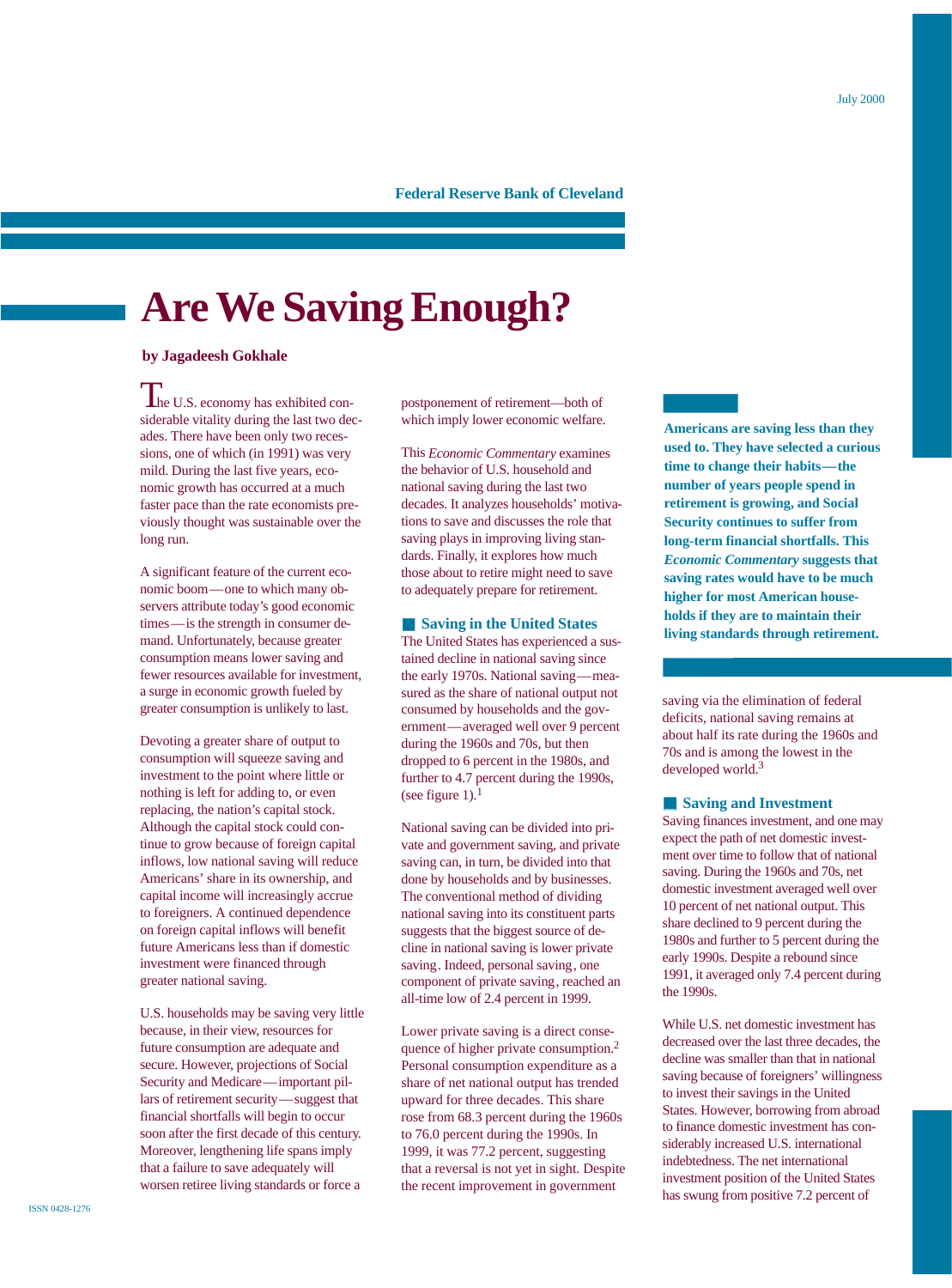GDP in 1983 to  $-17.6$  percent today.<sup>4</sup> The decline in our net investment position seems to have accelerated during the last two years, growing by almost 40 percent after 1997.

Although such huge capital inflows have helped maintain domestic investment above national saving, the increasing foreign ownership of U.S. capital has increased the share of income accruing to its foreign owners and lowered the share accruing to Americans. In addition, continued dependence upon foreign borrowing for financing investment at home may be risky since this source may dry up quickly if investment opportunities outside the United States become more attractive.

### ■ **Why Save?**

Unfortunately, we do not live in paradise—the right kinds and amounts of goods and services do not miraculously appear before us at each instant that we desire to consume them. If we anticipate a need for resources in the future, we must be prepared to produce them or make them available out of prior production via saving. By transferring resources from the present to the future, saving helps us smooth the temporal flow of consumption in the face of irregular and variable income accruals. The starkest example of such consumptionsmoothing behavior is saving for retirement—transferring consumption from the productive to the nonproductive years of one's lifetime.

Not only does saving transfer consumption across time, the accumulated wealth it creates provides opportunities to improve our living standards. If our consumption needs are secured for a sufficient length of time, savings can be invested to improve technology for producing goods and services and upgrading their quality. Hence, greater saving also enables the greater investment that is essential for increasing productivity and, ultimately, improving living standards.

A stock of wealth also enables a better configuration of the set of goods and services that we consume at a given time. We can devote some of the saved resources to purchasing lumpy goods such as houses, which are large (requiring substantial initial expenditure) and indivisible (embodying a lot of consumption services but releasing them only over a long period).



1959 1964 1969 1974 1979 1984 1989 1994 1999

**FIGURE 1 SAVING AND CONSUMPTION** 



One may argue that prior saving is not essential for smoothing consumption over time because one could incur debt when income dips unexpectedly. However, debt financing is wise only if used appropriately. Using debt to purchase durable goods such as houses, for example, is relatively inexpensive because the asset purchased can serve as collateral. Obtaining unsecured consumer loans for financing general consumption is usually more expensive.

### ■ **Saving for Retirement**

 $\overline{2}$ 

During the nineteenth century, people lived less than 50 years on average. By the 1920s, better nutrition, improved sanitation and shelter, and especially medical advances increased longevity by about 15 years. Further advances in medical technology have extended our life spans by another 14 years since. The extension of the human life span—dramatic as it has been—is probably not going to cease. People will continue to live longer as a new generation of biomedical and genetic technology matures and is applied to inhibit or cure diseases and medical conditions related to aging.

In the developed world, the lengthening of human life spans has coincided with the emergence of the concept and practice of "retirement." Prior to the twentieth century, it was uncommon to think of or anticipate retirement. When Social Security was introduced in the United States with a "normal" retirement age of 65, not many individuals survived for

more than a few years beyond that age. But now, the concept of "retirement" is hard-coded in the minds of most people, arguably as a result of Social Security's earnings test, which still imposes heavy tax burdens on those who continue to work and earn between the ages of 62 and 64. Moreover, private (definedbenefit) pension plans provide similar "incentives" for workers to retire early —in many cases as early as age 55.

66

Despite their low net worth, many older workers today consider retirement a clear possibility because of Social Security and Medicare. Indeed, many recent retirees and those about to retire have not saved much out of after-tax income because they expect to receive sufficient Social Security and Medicare benefits for the rest of their lifetimes. However, even if current benefit levels were enough to maintain their standard of living, these are unlikely to last. According to current projections, if benefits are maintained as under current law, payroll taxes will begin to fall short of Social Security outlays after 2013.<sup>5</sup>

Many policymakers suggest that projected federal budget surpluses could be used to shore up these programs. The surplus projections, however, are based on several optimistic assumptions namely, that federal discretionary spending will remain fixed in real terms and effective income tax rates will continue to remain at their current historically high levels, if not increase further.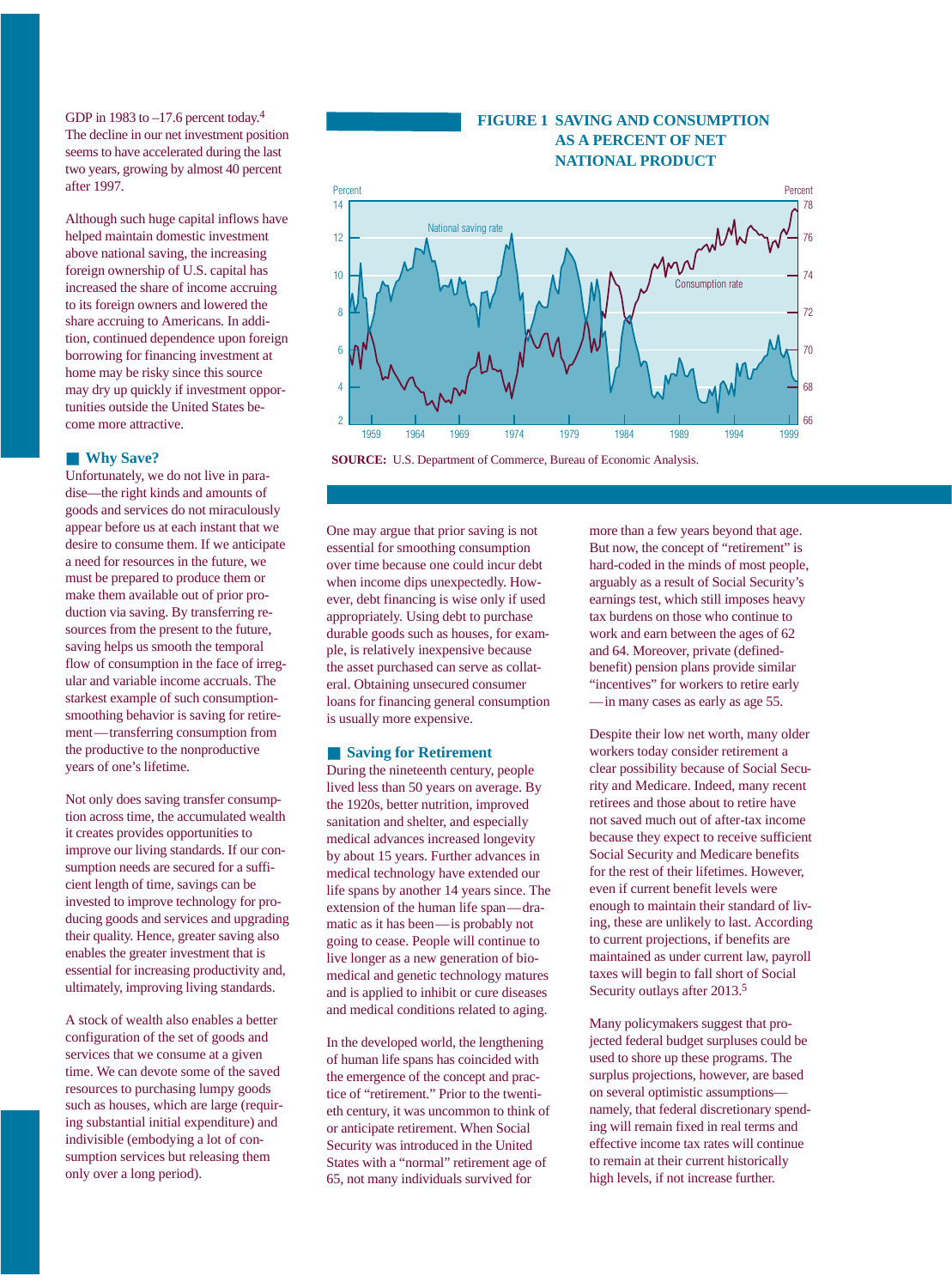# **TABLE 1 SAVING RATES NEEDED TO MAINTAIN LIVING STANDARDS AT SUSTAINABLE LEVELS**

| <b>Income</b> | $0 - 15,000$ | 15,000 - 45,000 | 45,000–100,000 | $100,000 +$ |
|---------------|--------------|-----------------|----------------|-------------|
| Age $50 - 55$ |              |                 | 14             |             |
| Age $56 - 61$ |              |                 | 20             | 23          |
|               |              |                 |                |             |

**SOURCE:** Douglas B. Bernheim, Lorenzo Forni, Jagadeesh Gokhale, and Laurence J. Kotlikoff, "The Adequacy of Life Insurance: Evidence from the Health and Retirement Survey," *American Economic Review* (Papers and Proceedings), May 2000, pp. 288–92.

If these projections fail to materialize, Social Security and Medicare's longterm financial shortfalls will force higher taxes or reduced benefits. Today's workers—the baby boomers—may end up bearing the brunt of these adjustments if payroll taxes are hiked before and benefits are cut after they retire. Social Security's shaky foundation and uncertainty about how the system will be reformed imply a greater need for baby boomers to save more to preserve their living standards after retirement.

# ■ **Saving Incentives**

Retirement-saving incentives introduced relatively recently—especially 401(k) plans and IRAs—have been successful in increasing saving among some groups. Recent research suggests that along with Social Security, Medicare, and private pensions, the accumulated assets in these plans will constitute a substantial fraction of retirement resources for these individuals. Some of these groups may be on track to maintain preretirement living standards when they retire.

However, a large segment of workers are either not covered by or do not participate in these plans. Those who are covered and participate generally tend to be individuals with very high incomes and those working in large firms. A sizable portion of workers (especially those in small firms, which often do not offer such plans) may not be on track to garner sufficient assets for financing postretirement consumption close to the level they enjoyed before retirement. As a result, such households will remain completely or mainly dependent on Social Security.

# ■ **How Much Saving Is Adequate?**

These observations raise an obvious question: How much must Americans save to adequately prepare for retirement? Obviously, the answer depends

upon what one considers "adequate." One view is that current saving is adequate if it enables a household to maintain its living standard at its "sustainable" level (both before and after retirement). The "sustainable" living standard is the highest constant standard that the household can maintain from today onward given its current assets (in tax-favored and non-tax-favored accounts), projected income (wages and salaries, defined benefit pensions, expected gifts and inheritances, etc.), and anticipated expenditures (such as children's college education, expected out-of-pocket medical expenses, and so on). After calculating the sustainable living standard, one can also find out how much the household must save out of its current (and projected) income in order to maintain that living standard.6

Table 1 shows that the average saving rates needed to maintain living standards at their sustainable levels are small for very low-income households. This result is not surprising because such households have low asset levels and their Social Security benefits replace almost all of their preretirement earnings. Hence, they depend on Social Security to finance almost fully their postretirement consumption. The required saving rates are substantially larger at higher income ranges. Such households have higher asset levels, and their Social Security benefits do not replace a sizable fraction of earnings lost due to retirement.

Calculations suggest that middle- and upper-income households would not be able to maintain their living standards at their sustainable levels simply by reinvesting the interest income on their nontax-favored assets. Rather, they would have to save a sizable fraction of their earnings to smooth consumption and preserve their living standards throughout their remaining lifetimes. While sobering, these calculations are based upon the optimistic assumption that Social Security will continue to pay benefits at currently promised levels. Under the alternative assumption that Social Security benefits are cut to balance the program's long-term budget imbalance, the saving rates required to maintain living standards (at pre-benefit-cut sustainable levels) would be higher still.

# ■ **Conclusion**

Many observers attribute the strong U.S. economic performance since 1995 to robust consumption growth and are calling for more of the same. In the United States, private and government consumption growth have outpaced output growth for the last two decades. This trend is unsustainable, however: If an ever-increasing share of output is consumed, less will be available for financing investment. Domestic capital formation has, indeed, followed the pattern of national saving over time in the United States. Although domestic investment may remain higher than national saving via foreign borrowing, this reduces U.S. nationals' claims on domestic output. Over time, greater foreign indebtedness will also reduce U.S. nationals' living standard relative to that feasible by financing domestic investment through our own saving.

Saving enables us to transfer consumption across time—from the earning to the retired stage of life—and to better configure the collection of goods and services consumed. Low saving by U.S. households may adversely impact their ability to maintain their living standards during retirement—a challenge that will only gain in difficulty with lengthening life spans. Calculations suggest that household saving rates required to maintain living standards are quite high, especially for those in the middle and upper income levels. If households especially those approaching retirement —were more aware of the gap between their actual saving and that required for maintaining their living standards, they might begin to save more.